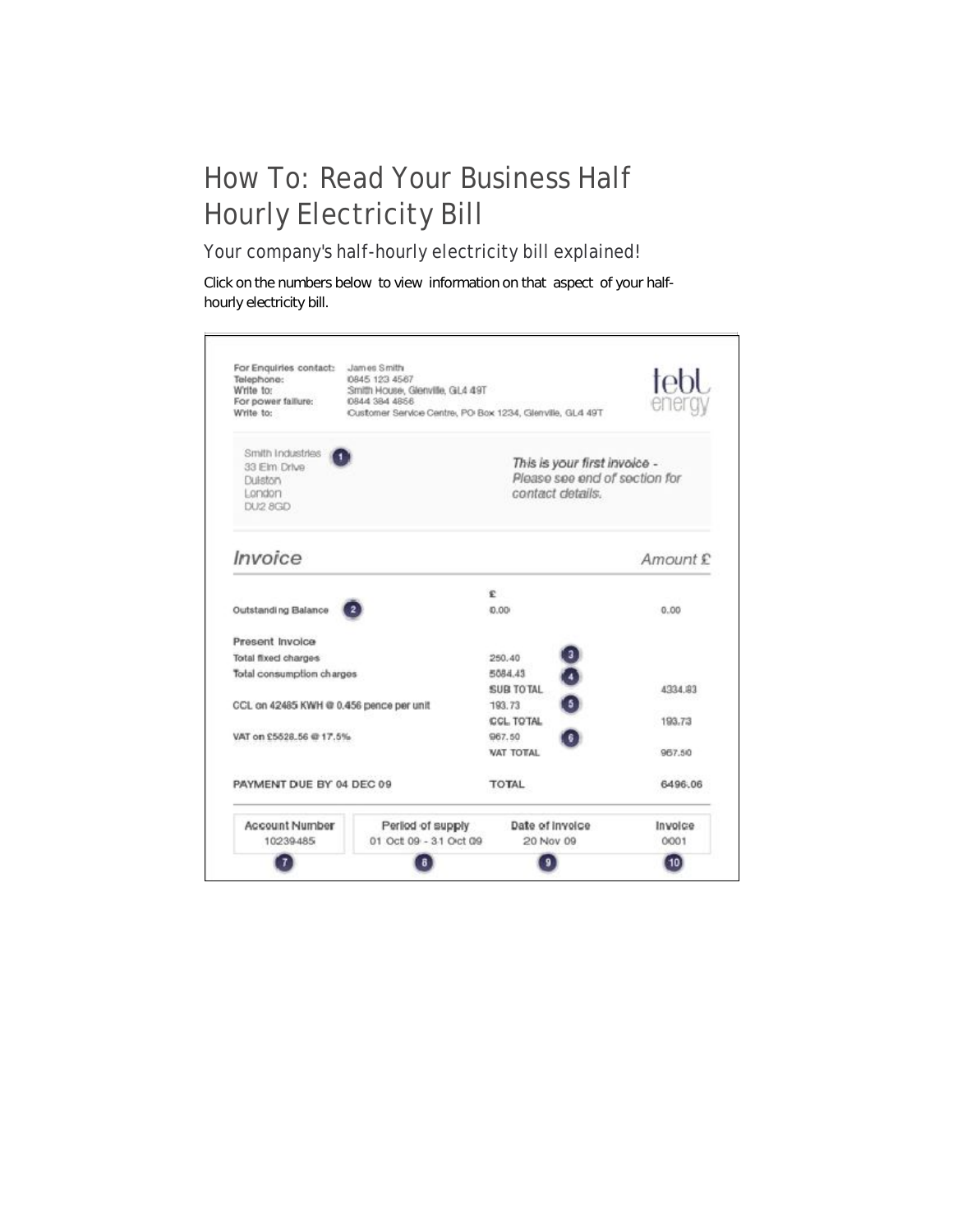| Duiston<br>London<br>DU2 8GD                                                                                                                                                                                                                                                                                                             |                         |                        |          |         |
|------------------------------------------------------------------------------------------------------------------------------------------------------------------------------------------------------------------------------------------------------------------------------------------------------------------------------------------|-------------------------|------------------------|----------|---------|
| <b>Billing Detail</b>                                                                                                                                                                                                                                                                                                                    | Amount £                |                        |          |         |
| Fixed Charges                                                                                                                                                                                                                                                                                                                            |                         |                        | £        |         |
| Availability charge 200@£1.08/KVA                                                                                                                                                                                                                                                                                                        |                         |                        | 216.00   |         |
| Combined HH Data Charges                                                                                                                                                                                                                                                                                                                 |                         |                        | 18.00    |         |
| Settlement agency fee                                                                                                                                                                                                                                                                                                                    |                         |                        | 1.25     |         |
| Standing charge                                                                                                                                                                                                                                                                                                                          |                         |                        | 15.15    |         |
| <b>TOTAL FIXED CHARGES</b>                                                                                                                                                                                                                                                                                                               |                         |                        |          | 250.40  |
| Consumption Charges                                                                                                                                                                                                                                                                                                                      |                         |                        |          |         |
| 16                                                                                                                                                                                                                                                                                                                                       | Price<br>per unit       | <b>Total</b><br>units. | Amount £ |         |
| Unit Charge (DAY RATE)                                                                                                                                                                                                                                                                                                                   | 0.124966                | 33962                  | 4244.10  |         |
| Unit Charge (NIGHT RATE)                                                                                                                                                                                                                                                                                                                 | 0.094966                | 8523                   | 840.33   |         |
| <b>TOTAL ENERGY CHARGES</b><br>Meter Reading Information                                                                                                                                                                                                                                                                                 |                         |                        |          | 5334.83 |
| Meter<br>Nlumber                                                                                                                                                                                                                                                                                                                         | Rate                    | Unit<br>Type           | Units    |         |
| 0:2C3-450003445                                                                                                                                                                                                                                                                                                                          | <b>NIGHT</b>            | <b>KWH</b>             | 8523     |         |
| 2000034684376                                                                                                                                                                                                                                                                                                                            | DiAY                    | <b>KWH</b>             | 33962    |         |
|                                                                                                                                                                                                                                                                                                                                          |                         | MD <sub>418</sub>      | 103      |         |
| E - Denotes estimated reading, S - Denotes customer reading<br>Power demand and other important information<br>Default power factor of 0.90 used in calculation<br>Meter reading date: 31st Oct 09<br>Maximum demand occured on 04 Oct 09 between 22,30 and 23:00<br>Contract details for this invoice period:<br>Payment method is BACS | Payment term is 14 days | 19)<br>20              |          |         |

## HH (Half-Hourly) Electricity Bill Explained

- 1. Billing address – the address where your bills are sent to
- 2. Outstanding Balance – balance brought forward from previous bills
- 3. Total fixed charges – total of any fixed charges which will include the Availability charge, combined HH data charges, settlement agency fees and standing charges.
- 4. Total Consumption Charges – total of the day & night usage charges (total units multiplied by the unit rates)
- 5. CCL on 42485 kWh – total climate change levy charge based on the total units
- 6. VAT on £5528.56 @ 17.5% - VAT charged on the Net total (inc. CCL)
- 7. Account Number – the account number for the site
- 8. Period of Supply – Dates of which the supply period runs to and from
- 9. Date of Invoice – the date the invoice was created